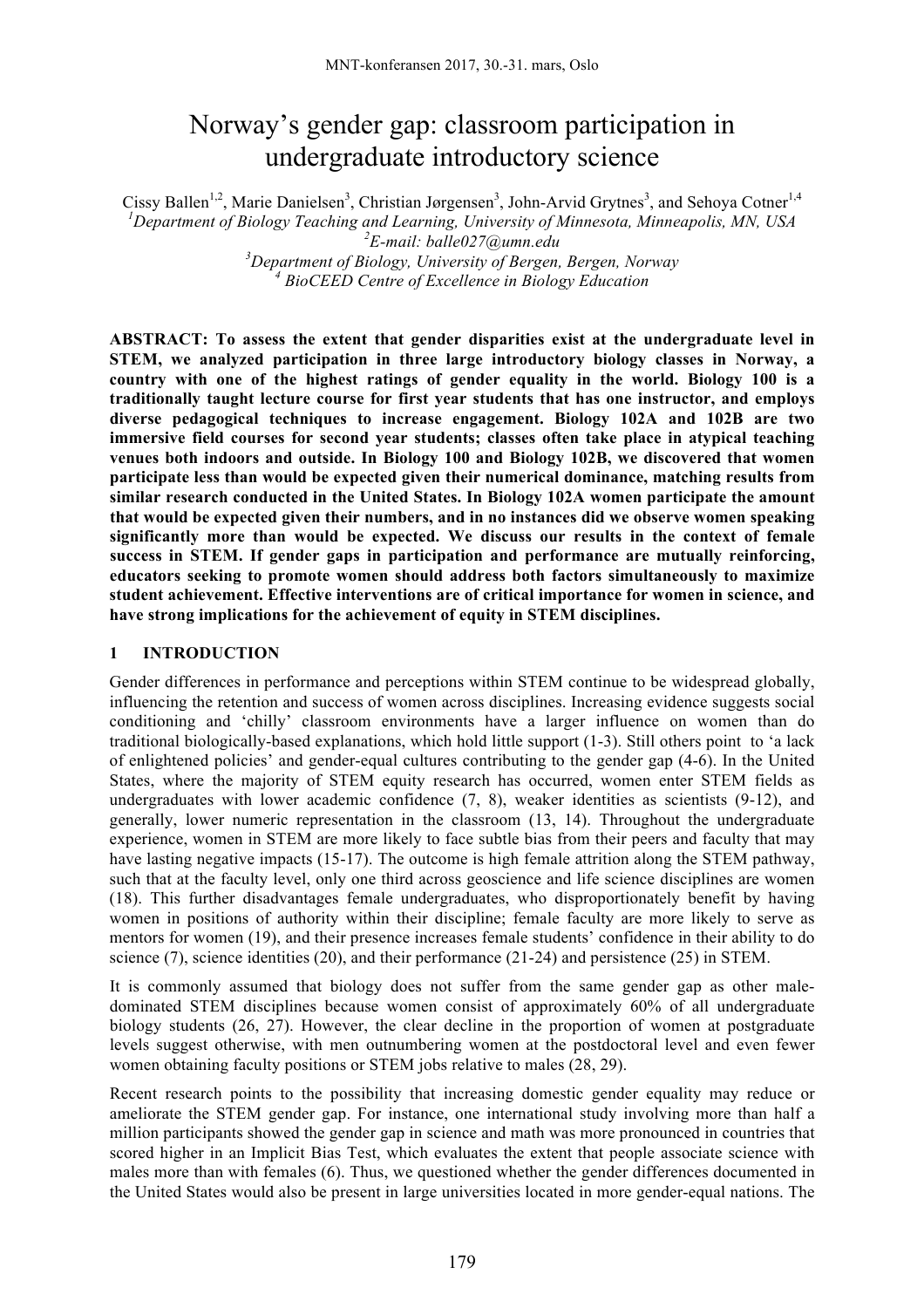World Economic Forum (2015) lists Norway as a global leader in gender equity according to indices including equal pay for women, access to education, and political representation in parliament. However, even in Norway, women decline in representation at the faculty level in biological disciplines (30). Do women in undergraduate biology in Norway face the same inequities as women elsewhere that lead to the decision to leave the field? We explore one of the ways in which this may begin to manifest: whole-class participation in large, lower-division biology courses. To test this question, we document classroom behaviors of men and women across different biology courses in Fall 2016 using a protocol that characterized 7 different types of in-class participation.

# **2 METHODS**

## **2.1 Classroom observations**

Our observation protocol characterized classroom participation by quantifying types of interactions that occurred over an approximately 50-minute class period, and noting the gender of students who participated. Observers sat at the back row and were indistinguishable from an ordinary student. If observers detected any ambiguity with respect to student gender identity, they asked the instructor for clarification. We acknowledge that gender is a fluid, complex identity and that some individuals do not identify with being either male or female, and others identify as a blend of both. However, for the purposes of the current study we identify students as either male or female. For the analyses, we combined interactions into two categories following the statistical methods of Eddy and Brownell (2014): 1) asking a spontaneous question or making a comment and 2) volunteering an answer following an instructor-generated question (*Table 1*). We only included instructors who had a total of five or more students interact in any of the polled categories across a minimum of three observed class sessions. This led to the exclusion of one interaction category for Biology 102B. Two different research assistants observed the three classes, and were prior to data collection trained in the protocol we developed for this study. The two research assistants then observed two 50 minute classes together in order to test for inter-rater reliability. Observers demonstrated identical observation records.

# **2.2 Student population**

University of Bergen (UiB) is a public university located in Bergen, Norway. Our study focused on two lower division biology courses that are required of all biology majors and attended primarily by students in their first (Biology 100: Introduction to Evolution and Ecology) or second (Biology 102: Organismal biology) year at UiB. In Fall 2016, Biology 101 took place on campus in a traditional lecture hall. The gender composition of Biology 101 was 58% female. Biology 102 is a field course that took place at The Heathland Centre at Lygra, an island off the west coast of Norway. Due to logistical and housing constraints, approximately half of the class (Biology 102A; 47% female) attended the field course during the first week and the other half of the class (Biology 102B; 61% female) attended the field course during the second week.

| Pooled<br>category name               | <b>Scored in-class</b><br>interaction               | Description of student-instructor interaction                                                                                       |
|---------------------------------------|-----------------------------------------------------|-------------------------------------------------------------------------------------------------------------------------------------|
| Spontaneous<br>question or<br>comment | Individual<br>spontaneous<br>comment or<br>question | An unprompted response. When a student makes a comment<br>or asks a question without being requested to do so by the<br>instructor. |
|                                       | Spontaneous call<br>post-Think Pair<br><b>Share</b> | A non-voluntary response. Instructor calls <i>randomly</i> on a<br>group after they discuss a posed question.                       |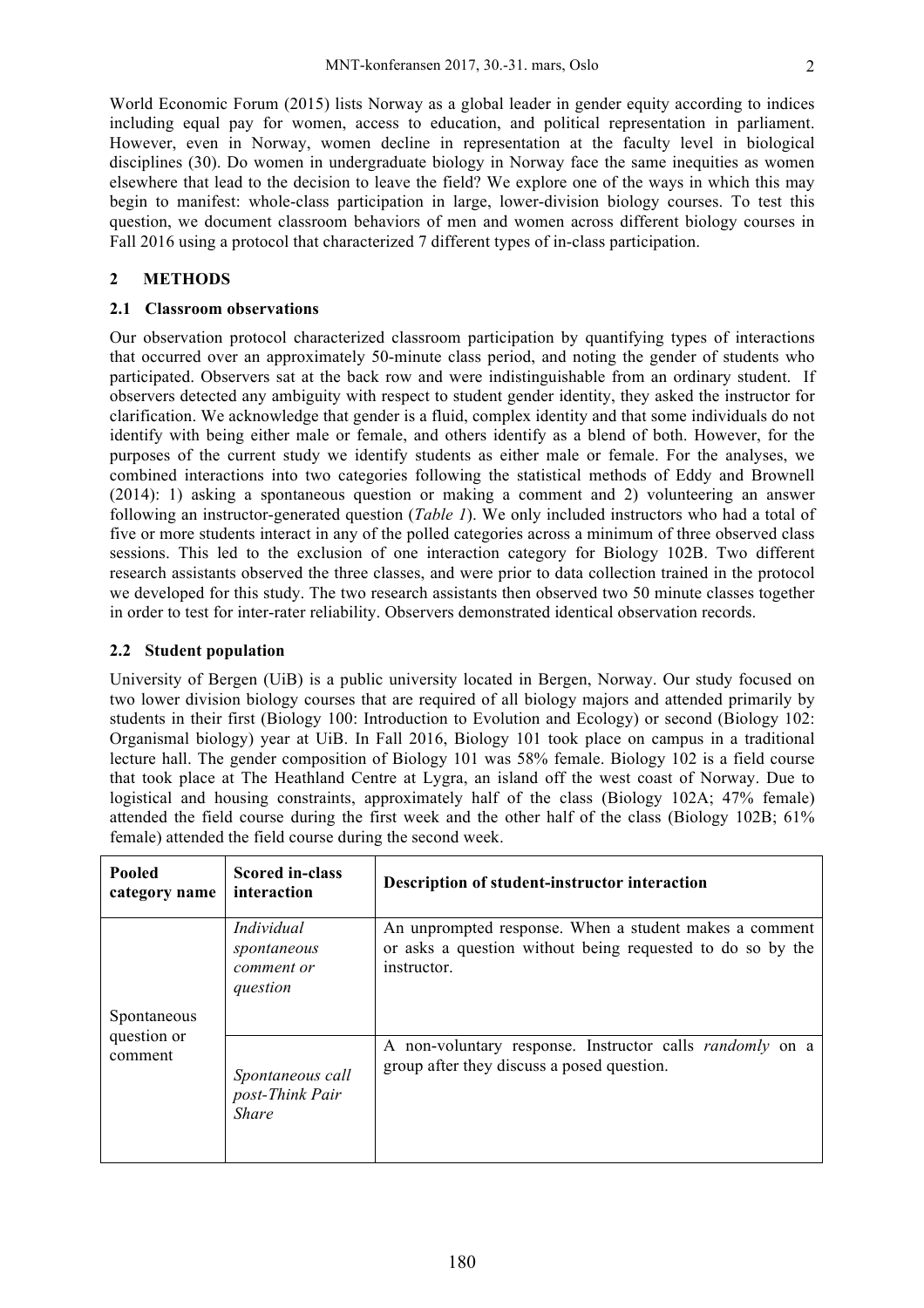| Volunteer<br>response | Individual<br><i>volunteer response</i>                            | A voluntary response. Instructor poses a question and an<br>individual raises their hand to answer without conferring with<br>their group.                                                                                                                                                                                                                                        |
|-----------------------|--------------------------------------------------------------------|-----------------------------------------------------------------------------------------------------------------------------------------------------------------------------------------------------------------------------------------------------------------------------------------------------------------------------------------------------------------------------------|
|                       | Volunteer response<br>post-Think Pair<br><i>Share</i>              | A voluntary response. Instructor poses a question, students<br>confer, and a student answers the question.                                                                                                                                                                                                                                                                        |
|                       | <i>Volunteer response</i><br>post-Think Pair<br>Share and iclicker | A voluntary response. Instructor poses a question, students<br>confer, students answer question using an iclicker, and a<br>student answers the question (either after the instructor shows<br>the answer or before). The difference between this response<br>and the 'post-TPS' response (above) is in this scenario,<br>students have committed to an answer before responding. |

*Table 1*. In-class observers scored student-instructor interactions using five different categories. We use the term *Think Pair Share* to describe when an instructor poses a question, allows for students to discuss the question with their group or with a partner, and then calls on a group to share their answer. The term *iclicker* describes any personal response system that students use after the instructor poses a multiple-choice question on the overhead projector. Students use iclickers to 'vote' for which answer they think is correct (A, B, C, or D). We pool these five characterizations into either 'spontaneous question or comment' or 'volunteer response' for purposes of analyses.

#### **2.3 Statistical analysis**

We ran analyses separately for each type of student-instructor interaction (spontaneous question or comment and volunteer response) and all combined interactions for each class. Because Biology 102 is taught in two sections, one week each, we analysed those classes separately (Biology 102A and Biology 102B). To assess whether there are gendered patterns in response to each interaction type, we employed a one-sample t-test to examine whether the proportion of female interactions in a class is more or less than one would expect (given the number of women in the class) in each type of interaction individually, and then all interactions combined. We used SPSS version 24 to conduct all statistical analyses.

## **3 RESULTS**

In Fall 2016, we observed 89 interactions in Biology 100 across six class periods; in Biology 102A we observed 37 interactions across three class periods and for 102B we observed 38 interactions across three class periods. In Biology 100 there were 102 women and 75 men in the classroom, and we did not find a significant difference between the amount of women enrolled in the class (58%) and the number of questions asked or comments made spontaneously (i.e. without being prompted by the instructor) by females (14 out of 24;  $t(23) = -0.03$ , 2-tailed  $p = 0.974$ ). However, the number of volunteer responses attributed to females (20 out of 65) was significantly lower ( $t(64) = 4.72$ , p < 0.0001) than would be expected based on the number of females in the classroom. In other words, when the instructor posed a question directed at students, women were less likely to raise their hand with an answer than men. Combined, the total number of women who spoke in the classroom across the observed class periods was significantly lower than expected based on the women who were in the classroom (34 out of 89;  $t(88) = 3.82$ ,  $p < 0.0001$ ; Figure 1).

In Biology 102A there were 22 women and 24 men who participated on the first week of the field course; there were 27 women and 17 men who were present the second week of the field course. For Biology 102A we did not find a significant difference between the amount of women enrolled in the class (47%) and the number of spontaneous questions asked or comments made by females (7 out of 10;  $t(9) = -1.51$ , 2-tailed  $p = 0.166$ ) or the number of volunteer responses attributed to females (12 out of 27;  $t(26) = 0.26$ , 2-tailed  $p = 0.795$ . When we combined these values, the total number of women who spoke during that section of the field course across observations approximately matched the proportion of women who were present (19 out of 37;  $t(36) = -0.52$ , 2-tailed  $p = 0.605$ ; Figure 1). In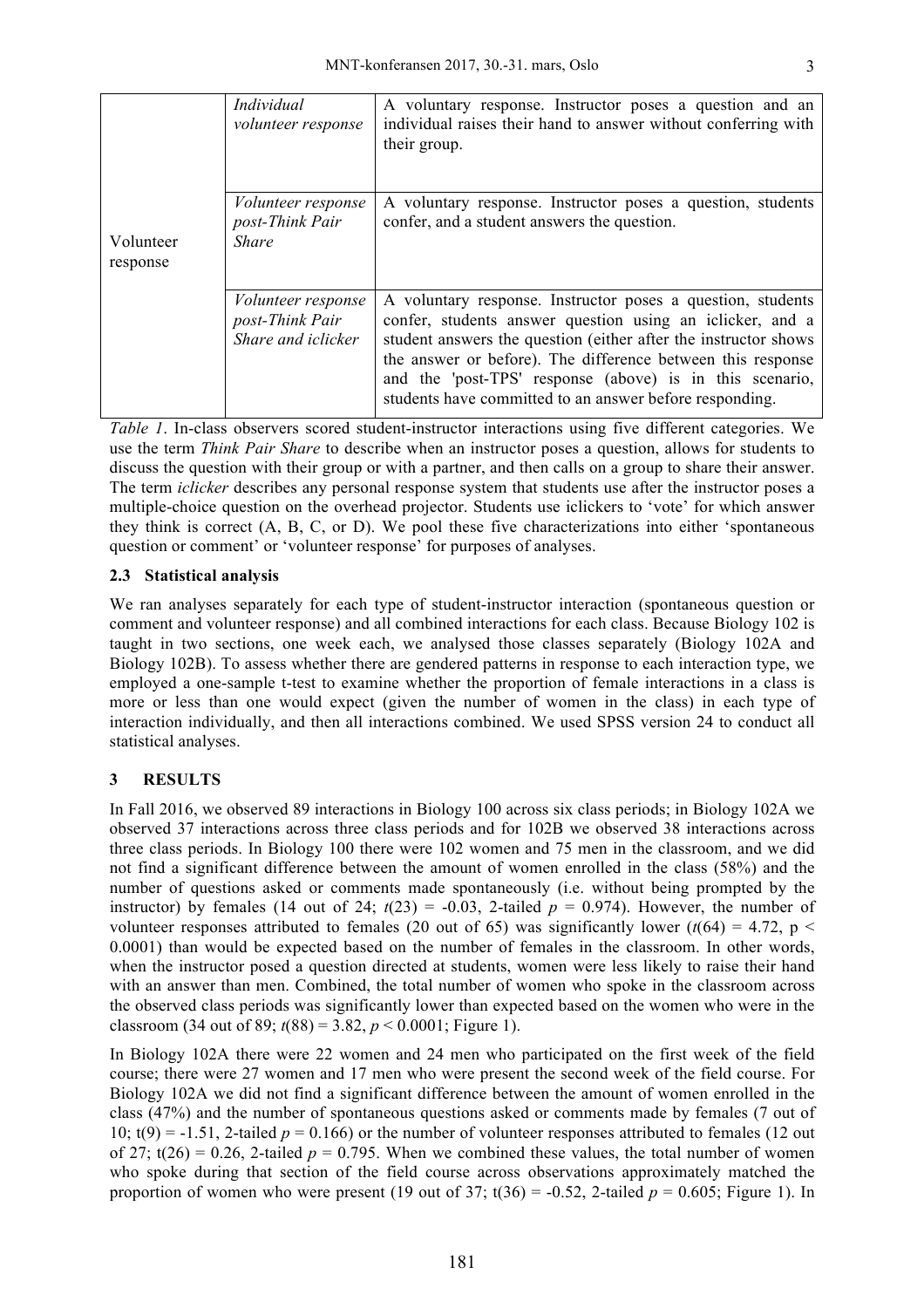Biology 102B we only observed three instances of spontaneous comments and questions, and so we do not report the analysis here. However, we did find a significant difference between the amount of women enrolled in the class (61%) and the number of voluntary responses made by females (14 out of 35;  $t(34) = 2.50$ , 2-tailed  $p = 0.017$ ). Combined, the total number of women who spoke in whole-class discussions across the observed classes during the second part of the field course was significantly lower than expected based on the women who were on the course (16 out of 38; t(37) = 2.33, 2-tailed *p*   $= 0.025$ ; Figure 1).



*Figure 1*. Contrasts of observed (blue bars) and expected (orange bars) proportions of female participants in whole-classroom discussions in three introductory biology courses: **A)** Biology 100, **B)**  Biology 102A, and **C)** Biology 102B. We show data on students' spontaneous comments or questions, volunteer responses, and the total proportion of interactions between a student and instructor that are female. In panels A and C females contributed significantly less than would be expected given the proportion of women in the class, and we found no difference between observed and expected female participants in panel B. Note missing columns in panel C are due to insufficient in-class observations.  $*p<0.05$ 

#### **4 DISCUSSION**

We examined whether gender biased participation occurs in two large Norwegian biology courses, which take place in two drastically different settings: in a large traditional lecture theater in Bergen and a remote field setting. We found that in two out of three classes, females in whole-class discussions participated less frequently than would be expected based on the gender composition of the classes. We did not find any examples of gender bias reversals, where women spoke significantly more than men. While our results have broad implications, conclusions from the current study have several limitations. First, observers only evaluated a subset of all class periods, and so future semesters of observation, both at University of Bergen and elsewhere, will be required to generate a robust dataset in order to test the generality of these effects in undergraduate biology across Norway. Our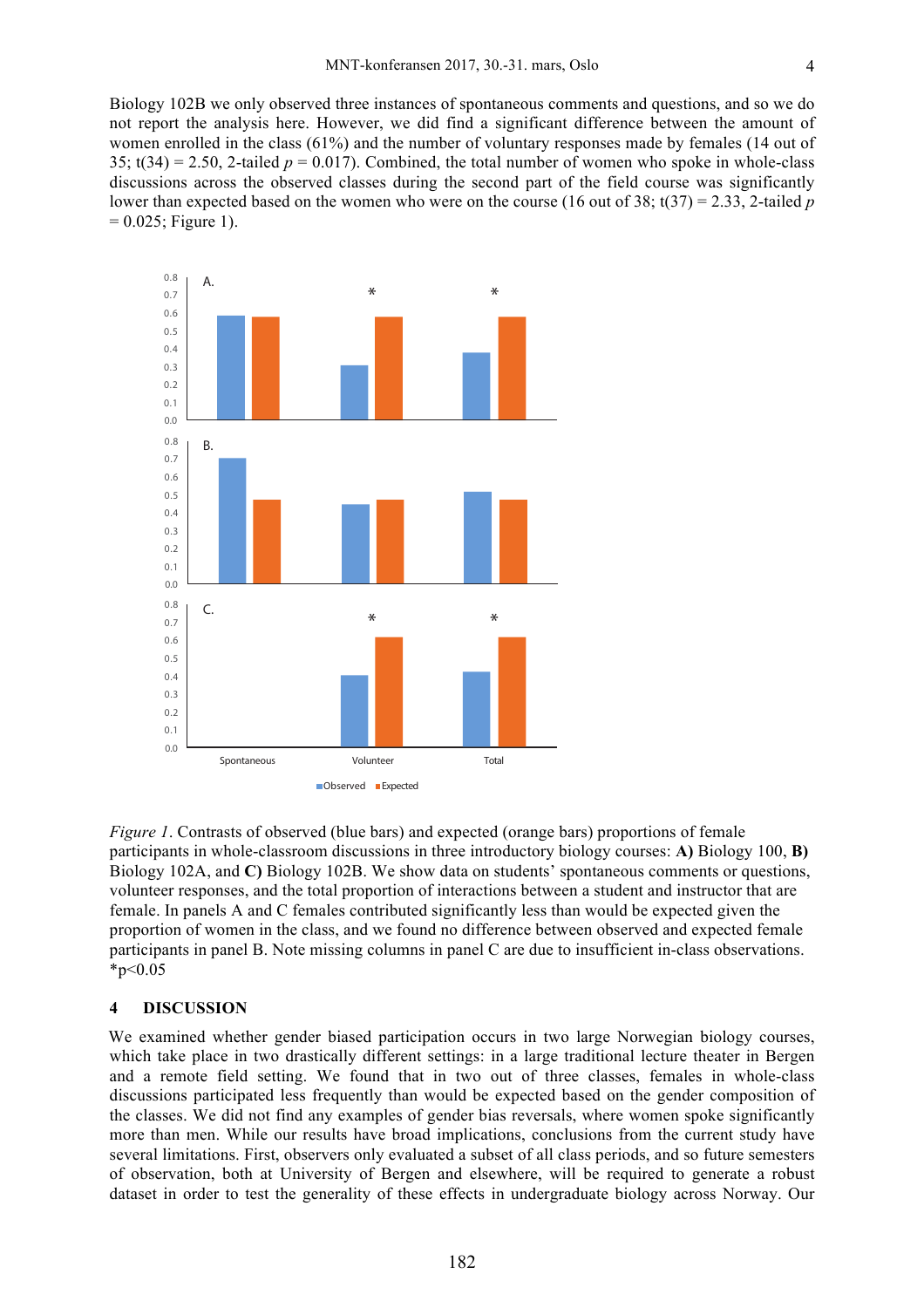findings support the only previous study that examines participation and gender in an undergraduate STEM classroom (24) by demonstrating gender disparities in participation in whole-class discussions in biology. It also supports additional survey data in the United States from female students in biology, engineering, and chemistry courses who also self-report lower participation rates (31). Other studies across disciplines show conflicting results (31-33), and findings will likely vary across classroom environments based on instructor gender (7, 33), pedagogy (34, 35), discipline (13, 14, 36), and inclass group dynamics (15, 37, 38).

Our results suggest that in Norway, like the United States, women's voices are underrepresented in the classroom. Thus, we are the first study to suggest that despite a relatively gender equal society, women still face similar academic challenges as women elsewhere in the world. Future research will profit from a thorough examination of whether male students outperform females in other metrics of success at the undergraduate level in Norway, and whether there are lasting consequences. Research may also focus on underlying mechanisms that lead to observed gaps in participation. In the United States, one common explanation is stereotype threat, or the fear of conforming to a negative stereotype associated with one's social, racial, ethnic, or gender group (6, 39-41). For example, females tend to underestimate their math ability and overestimate how much ability is required to succeed at higher levels (42). Males, on the other hand, overestimate their math ability to be higher than comparable females' ability (42). And even subtle priming can reduce females' math performance in a test-taking environment. When asked to identify their gender *before* starting the SAT Advanced Calculus test, females score significantly lower than their female peers who are asked to check the gender box after the test (43, 44).

A multitude of documented approaches effectively reduce threat and create more inclusive environments for historically underrepresented students. Empirically validated interventions include the removal of cues that trigger stereotype threat (45-47), the use of positive role models (48-50), the use of values affirmation (51-54), and the emphasis on growth mindset theories about intelligence and achievement (55). Many of these interventions have been tested in controlled settings, external to the class environment, and many have yet to be applied in a large-scale, practical manner. Future research will benefit from integrating these interventions into introductory courses and quantifying their effects on metrics such as participation.

A significant gender gap in participation is a problem in the classroom. Those who speak in class exert larger influence on their peers, and the normalization of men speaking significantly more than women in science at the undergraduate level may influence what males and females consider 'normal' interaction between scientists farther along the academic pathway: in lab meetings as graduate students, at conferences as postdocs, and in departmental seminars as faculty. The causes and consequences of this demonstrated gap will require further investigation, but may have lasting impacts on females' scientific identity and long-term decision to remain in science.

## **5 ACKNOWLEDGEMENTS**

We thank Iselin Partee for help with data collection; Oddfrid T. Kårstad Førland, Vigdis Vandvik, and Lucas Jeno for additional support. This research was approved by NSD Prosjektnr 46727, and funded by the Centre of Excellence in Biology Education (bioCEED) at University of Bergen and the Department of Biology Teaching and Learning at the University of Minnesota. Cissy Ballen was supported by a Research Council of Norway Mobility Grant (proposal no. 261529) awarded to S. Cotner.

## **REFERENCES**

- [1] Hedges, LV, and Nowell, A (1995), Sex differences in mental test scores, variability, and numbers of high-scoring individuals, *Science*, Vol. 269, No. 5220, pp. 41.
- [2] Kimura, D (2000), Sex and cognition, (MIT press). 230 pp.
- [3] Hall, RM, and Sandler, BR (1982) The Classroom Climate: A Chilly One for Women? in *Washington, DC: Project on the Status and Education of Women, Association of American Colleges.*
- [4] Guiso, L, Monte, F, Sapienza, P, and Zingales, L (2008), Culture, gender, and math, *Science*, Vol. 320, No. 5880, pp. 1164.
- [5] Córdova, FA (2016), Intentional equity, *Science*, Vol. 353, No. 6298, pp. 427.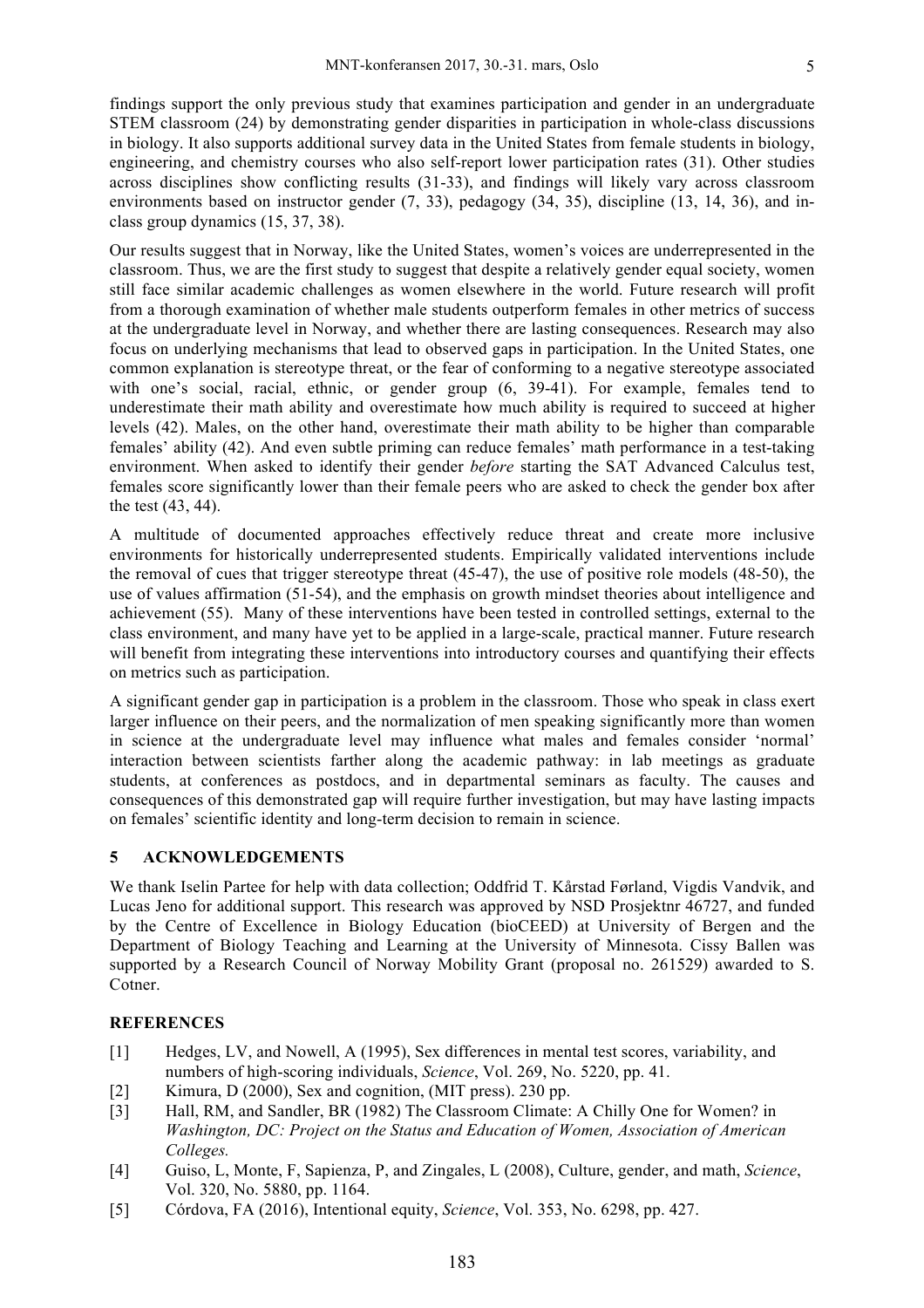- [6] Nosek, BA*, et al.* (2009), National differences in gender–science stereotypes predict national sex differences in science and math achievement, *Proceedings of the National Academy of Sciences*, Vol. 106, No. 26, pp. 10593-10597.
- [7] Cotner, S, Ballen, C, Brooks, DC, and Moore, R (2011), Instructor gender and student confidence in the sciences: a need for more role models, *Journal of College Science Teaching*, Vol. 40, No. 5, pp. 96-101.
- [8] Johnson, DR (2012), Campus racial climate perceptions and overall sense of belonging among racially diverse women in STEM majors, *Journal of College Student Development*, Vol. 53, No. 2, pp. 336-346.
- [9] Espinosa, L (2011), Pipelines and pathways: Women of color in undergraduate STEM majors and the college experiences that contribute to persistence, *Harvard Educational Review*, Vol. 81, No. 2, pp. 209-241.
- [10] Fennema, E, and Peterson, PL (1985), Autonomous learning behavior: A possible explanation of sex-related differences in mathematics, *Educational Studies in Mathematics*, Vol. 16, No. 3, pp. 309-311.
- [11] Clance, PR (1985), The impostor phenomenon: Overcoming the fear that haunts your success, (Peachtree Pub Ltd).
- [12] Newsome, JL (2008), The chemistry PhD: The impact on women's retention, *A report for the UK Resource Centre for Women in SET and the Royal Society of Chemistry*, pp. 1-38.
- [13] Beede, D*, et al.* (2011), Women in STEM: A Gender Gap to Innovation, *Economics and Statistics Administration Issue Brief*, Vol. 4, No. 11, pp. 1-11.
- [14] Larivière, V, Chaoqun Ni, YG, Cronin, B, and Sugimoto, CR (2013), Global gender disparities in science, *Nature*, Vol. 504, No. 7479, pp. 211-213.
- [15] Grunspan, DZ*, et al.* (2016), Males under-estimate academic performance of their female peers in undergraduate biology classrooms, *PLoS ONE*, Vol. 11, No. 2, pp. 1-16.
- [16] Moss-Racusin, CA, Dovidio, JF, Brescoll, VL, Graham, MJ, and Handelsman, J (2012), Science faculty's subtle gender biases favor male students, *Proceedings of the National Academy of Sciences*, Vol. 109, No. 41, pp. 16474-16479.
- [17] Greenwald, AG, and Krieger, LH (2006), Implicit bias: scientific foundations, *California Law Review*, Vol. 94, No. 4, pp. 945-967.
- [18] Ceci, SJ, Ginther, DK, Kahn, S, and Williams, WM (2014), Women in academic science A changing landscape, *Psychological Science in the Public Interest*, Vol. 15, No. 3, pp. 75-141.
- [19] Sheltzer, JM, and Smith, JC (2014), Elite male faculty in the life sciences employ fewer women, *Proceedings of the National Academy of Sciences*, Vol. 111, No. 28, pp. 10107- 10112.
- [20] Young, DM, Rudman, LA, Buettner, HM, and McLean, MC (2013), The influence of female role models on women's implicit science cognitions, *Psychology of Women Quarterly*, Vol. 37, No. 3, pp. 283-292.
- [21] Haley, MR, Johnson, MF, and Kuennen, EW (2007), Student and professor gender effects in introductory business statistics, *Journal of Statistics Education*, Vol. 15, No. pp. 1-19.
- [22] Hoffmann, F, and Oreopoulos, P (2009), A professor like me: the influence of instructor gender on college achievement, *Journal of Human Resources*, Vol. 44, No. 2, pp. 479-494.
- [23] Carrell, SE, Page, ME, and West, JE (2009) Sex and science: How professor gender perpetuates the gender gap. National Bureau of Economic Research, No. 14959.
- [24] Eddy, SL, Brownell, SE, and Wenderoth, MP (2014), Gender gaps in achievement and participation in multiple introductory biology classrooms, *CBE-Life Sciences Education*, Vol. 13, No. 3, pp. 478-492.
- [25] Griffith, AL (2010), Persistence of women and minorities in STEM field majors: Is it the school that matters?, *Economics of Education Review*, Vol. 29, No. 6, pp. 911-922.
- [26] Luckenbill-Edds, L (2002), The educational pipeline for women in biology: No longer leaking?, *Bioscience*, Vol. 52, No. 6, pp. 513-521.
- [27] Amelink, C (2009), Literature overview: Gender differences in science achievement, *Society of Women Engineers - Assessing Women & Men in Engineering Center for Advancement of Scholarship in Engineering Education Overviews*, pp 1-22.
- [28] Handelsman, J*, et al.* (2005), More women in science, *Science*, Vol. 309, No. 5738, pp. 1190- 1191.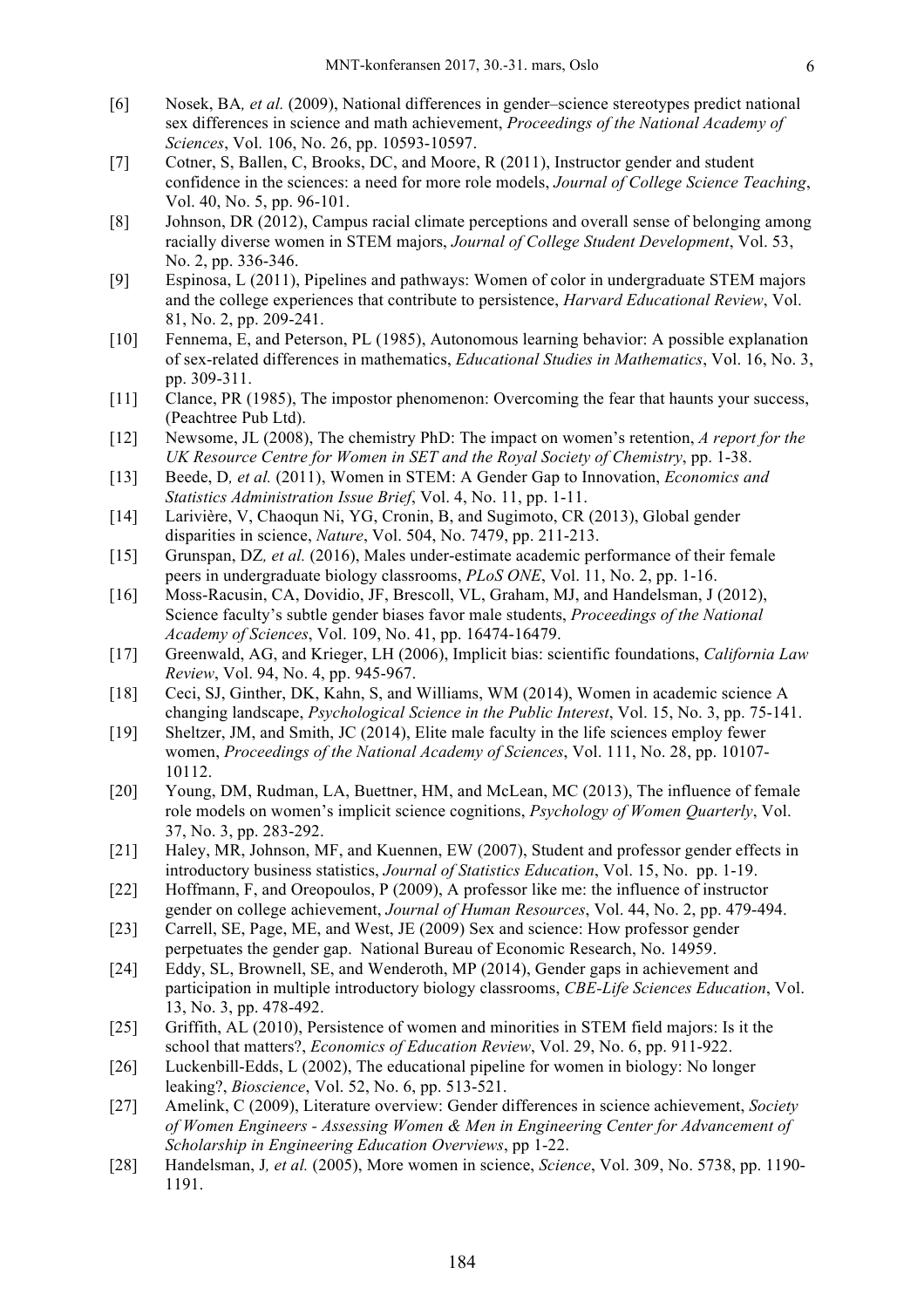- [29] Beede, DN*, et al.* (2011), Women in STEM: A gender gap to innovation, *Economics and Statistics Administration Issue Brief*, No. 04-11, pp. 1-11.
- [30] Hole, TN*, et al.* (2016) *bioCEED Survey 2015* (Retrieved from University of Bergen, Bora Bergen Open Research Archive: http://hdl.handle.net/1956/11952).
- [31] Crombie, G, Pyke, SW, Silverthorn, N, Jones, A, and Piccinin, S (2003), Students' perceptions of their classroom participation and instructor as a function of gender and context, *The journal of higher education*, Vol. 74, No. 1, pp. 51-76.
- [32] Howard, JR, and Henney, AL (1998), Student participation and instructor gender in the mixed-age college classroom, *Journal of Higher Education*, Vol. No. pp. 384-405.
- [33] Cornelius, RR, Gray, JM, and Constantinople, AP (1990), Student-faculty interaction in the college classroom, *Journal of Research & Development in Education*.
- [34] Shackelford, J (1992), Feminist pedagogy: A means for bringing critical thinking and creativity to the economics classroom, *The American Economic Review*, Vol. 82, No. 2, pp. 570-576.
- [35] Rodriguez, I, Potvin, G, and Kramer, LH (2016), How gender and reformed introductory physics impacts student success in advanced physics courses and continuation in the physics major, *Physical Review Physics Education Research*, Vol. 12, No. 2, pp. 020118.
- [36] Cheryan, S, Ziegler, SA, Montoya, AK, and Jiang, L (2016), Why Are Some STEM Fields More Gender Balanced Than Others?, Psychological Bulletin, Vol. 143, No. 1, pp. 1-35.
- [37] Lemoine, GJ, Aggarwal, I, and Steed, LB (2016), When women emerge as leaders: Effects of extraversion and gender composition in groups, *The Leadership Quarterly*, Vol. 27, No. 3, pp. 470-486.
- [38] West, TV, Heilman, ME, Gullett, L, Moss-Racusin, CA, and Magee, JC (2012), Building blocks of bias: Gender composition predicts male and female group members' evaluations of each other and the group, *Journal of Experimental Social Psychology*, Vol. 48, No. 5, pp. 1209-1212.
- [39] Lauer, S*, et al.* (2013), Stereotyped: investigating gender in introductory science courses, *CBE-Life Sciences Education*, Vol. 12, No. 1, pp. 30-38.
- [40] McGlone, MS, Aronson, J, and Kobrynowicz, D (2006), Stereotype threat and the gender gap in political knowledge, *Psychology of Women Quarterly*, Vol. 30, No. 4, pp. 392-398.
- [41] Schmader, T (2002), Gender identification moderates stereotype threat effects on women's math performance, *Journal of Experimental Social Psychology*, Vol. 38, No. 2, pp. 194-201.
- [42] Correll, SJ (2004), Constraints into preferences: Gender, status, and emerging career aspirations, *American sociological review*, Vol. 69, No. 1, pp. 93-113.
- [43] Stricker, LJ, and Ward, WC (2004), Stereotype Threat, inquiring about test takers' ethnicity and gender, and standardized test performance, *Journal of Applied Social Psychology*, Vol. 34, No. 4, pp. 665-693.
- [44] Stricker, LJ, and Ward, WC (2008), Stereotype threat in applied settings reexamined: a reply, *Journal of Applied Social Psychology*, Vol. 38, No. 6, pp. 1656-1663.
- [45] Cheryan, S, Plaut, VC, Davies, PG, and Steele, CM (2009), Ambient belonging: how stereotypical cues impact gender participation in computer science, *Journal of Personality and Social Psychology*, Vol. 97, No. 6, pp. 1045.
- [46] Danaher, K, and Crandall, CS (2008), Stereotype threat in applied settings reexamined, *Journal of Applied Social Psychology*, Vol. 38, No. 6, pp. 1639-1655.
- [47] Steele, CM, and Aronson, J (1995), Stereotype threat and the intellectual test performance of African Americans, *Journal of Personality and Social Psychology*, Vol. 69, No. 5, pp. 797- 811.
- [48] Marx, DM, and Goff, PA (2005), Clearing the air: The effect of experimenter race on target's test performance and subjective experience, *British Journal of Social Psychology*, Vol. 44, No. 4, pp. 645-657.
- [49] Marx, DM, and Roman, JS (2002), Female role models: Protecting women's math test performance, *Personality and Social Psychology Bulletin*, Vol. 28, No. 9, pp. 1183-1193.
- [50] McIntyre, RB, Paulson, RM, and Lord, CG (2003), Alleviating women's mathematics stereotype threat through salience of group achievements, *Journal of Experimental Social Psychology*, Vol. 39, No. 1, pp. 83-90.
- [51] Cohen, GL, Garcia, J, Apfel, N, and Master, A (2006), Reducing the racial achievement gap: A social-psychological intervention, *Science*, Vol. 313, No. 5791, pp. 1307-1310.